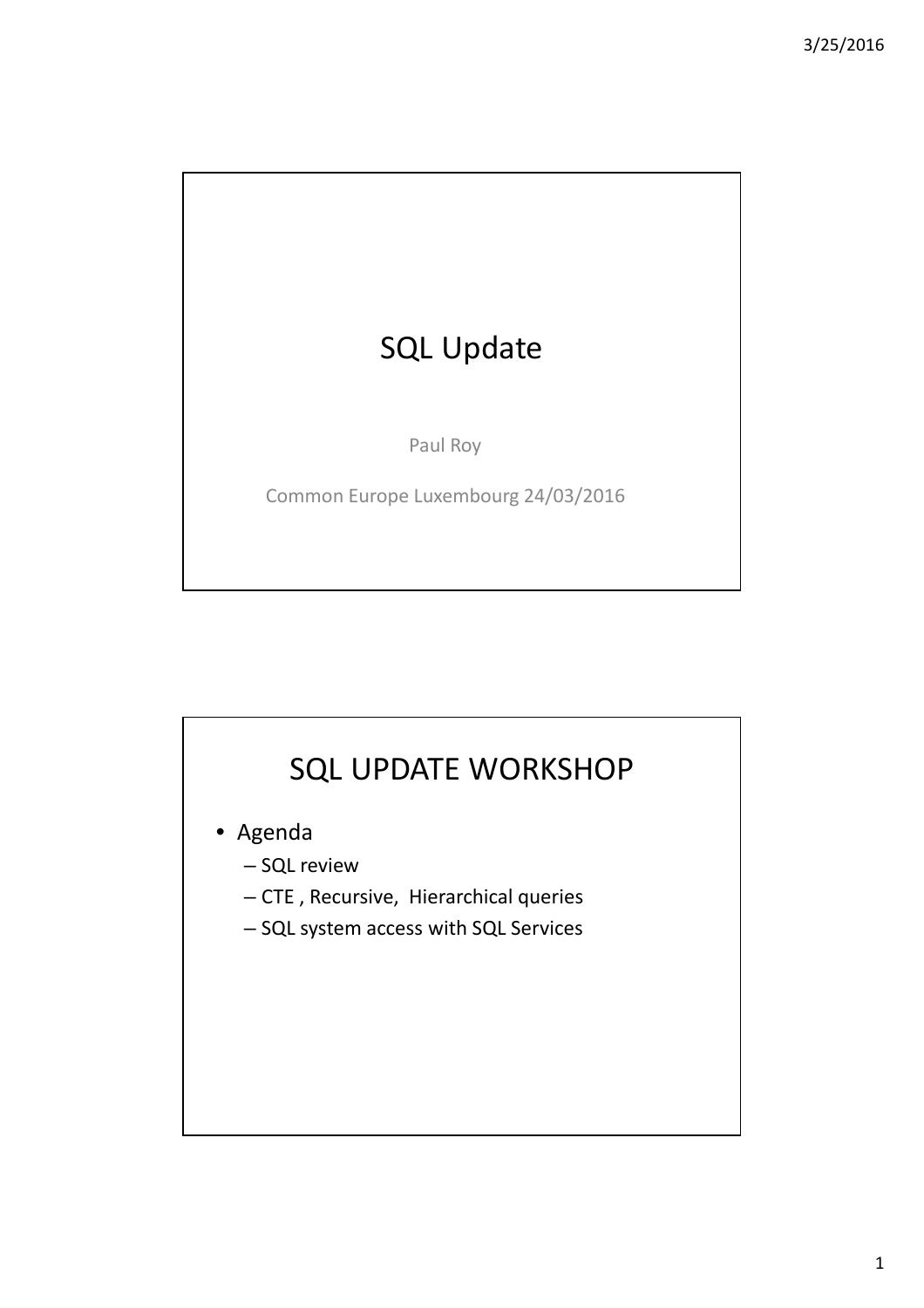

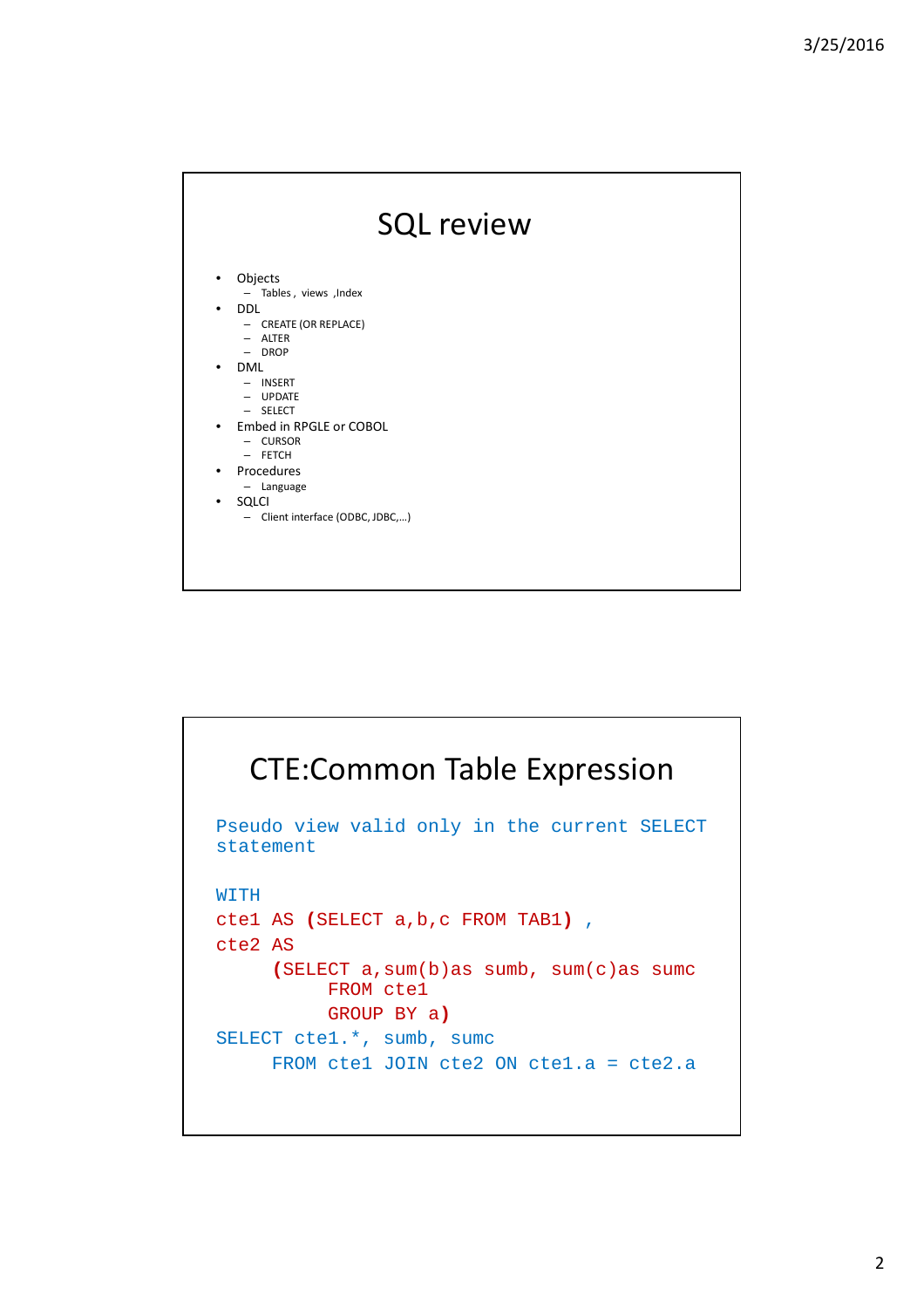#### CTE:Common Table Expression

WITH

```
ta AS (SELECT COUNT(*) AS tota
     FROM AOFSQL_5/AOFDOCF ) ,
tp AS (SELECT dodonm, COUNT(*) AS totp
     FROM AOFSQL_5/AOFDOCF
     GROUP BY dodonm)
SELECT tp.dodonm, totp, tota, 
CAST(totp*100.00/tota AS DECIMAL(5, 2)) as U 
     FROM tp, ta
     ORDER by U DESC, tp.dodonm
```
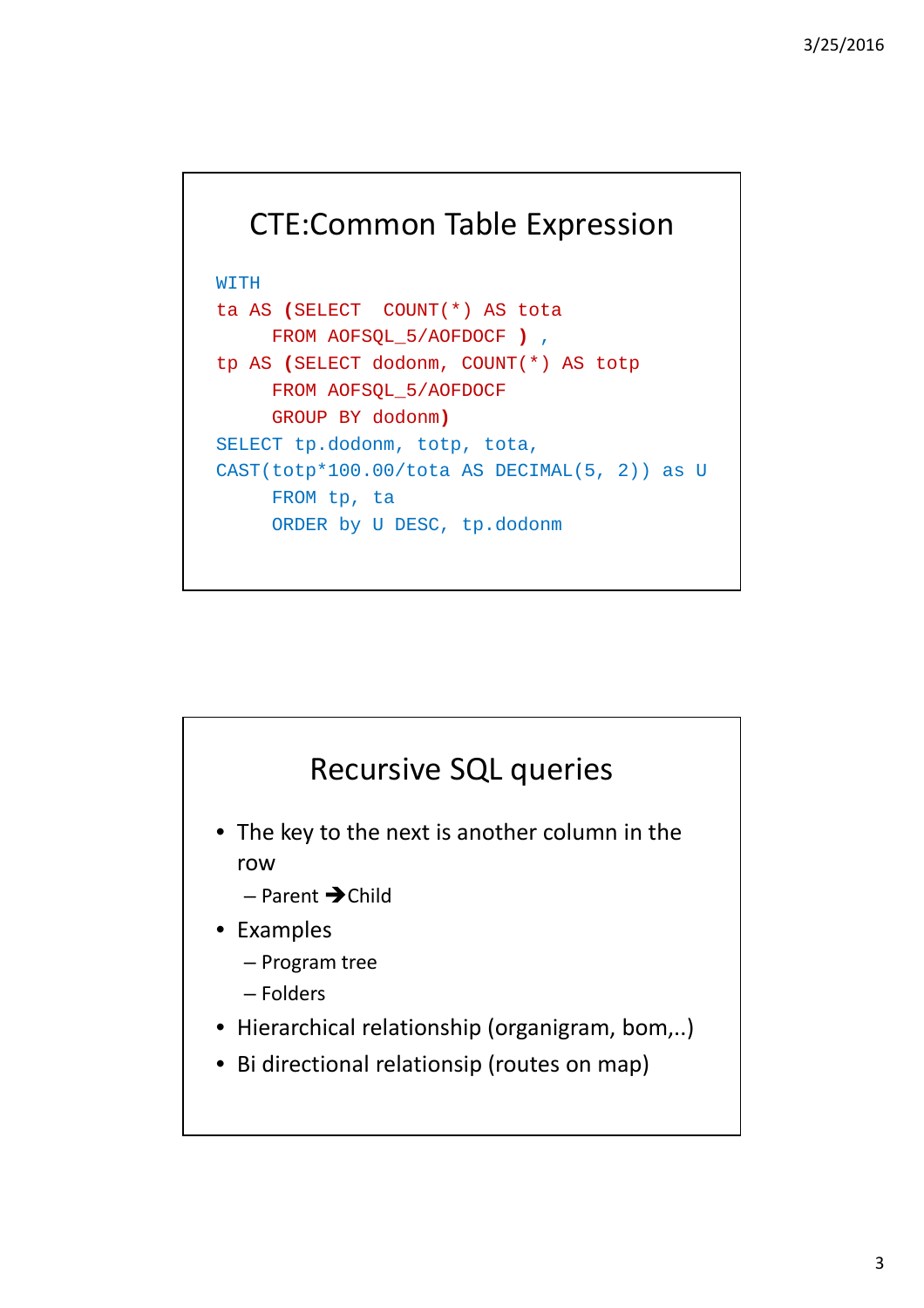

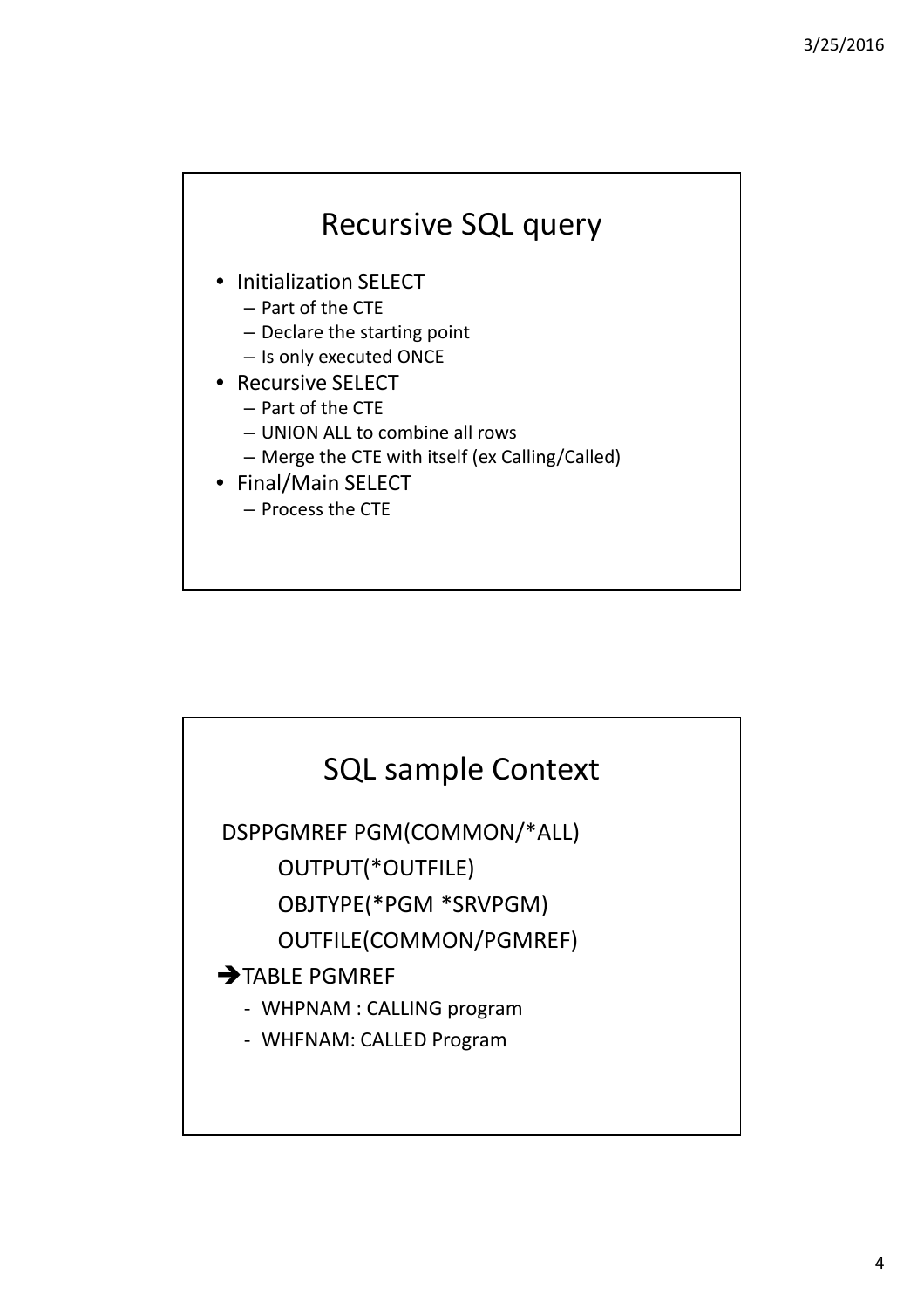

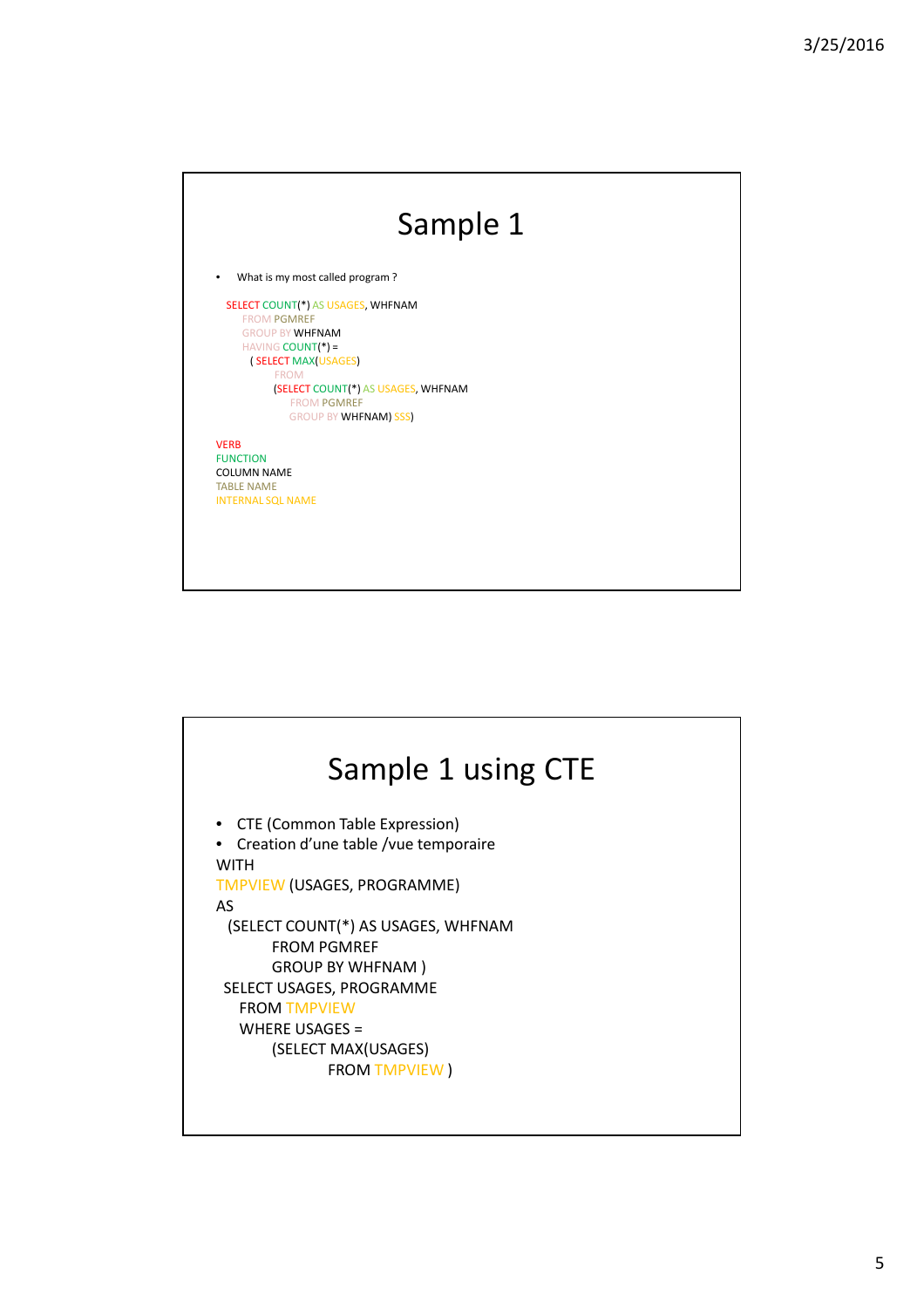

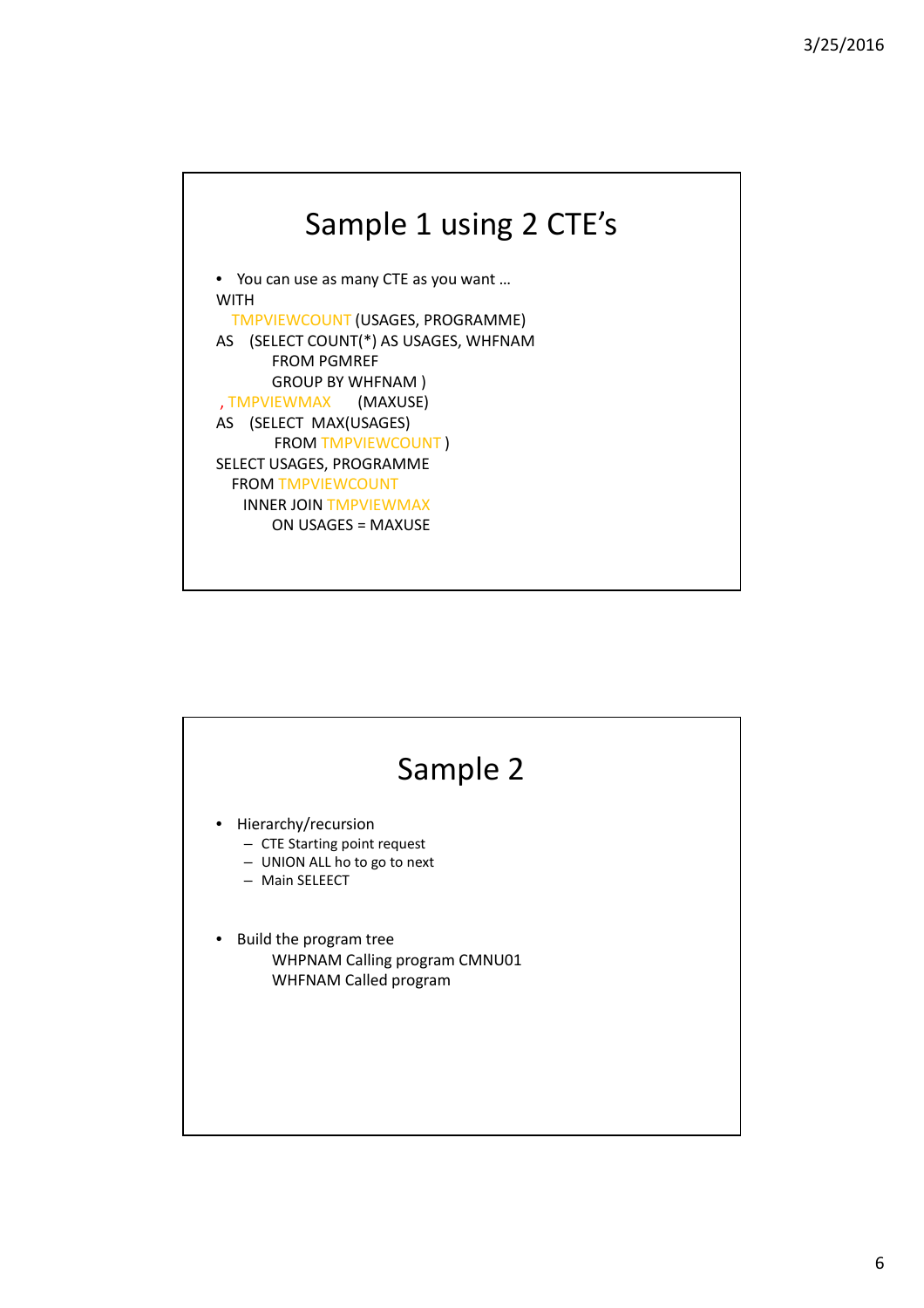

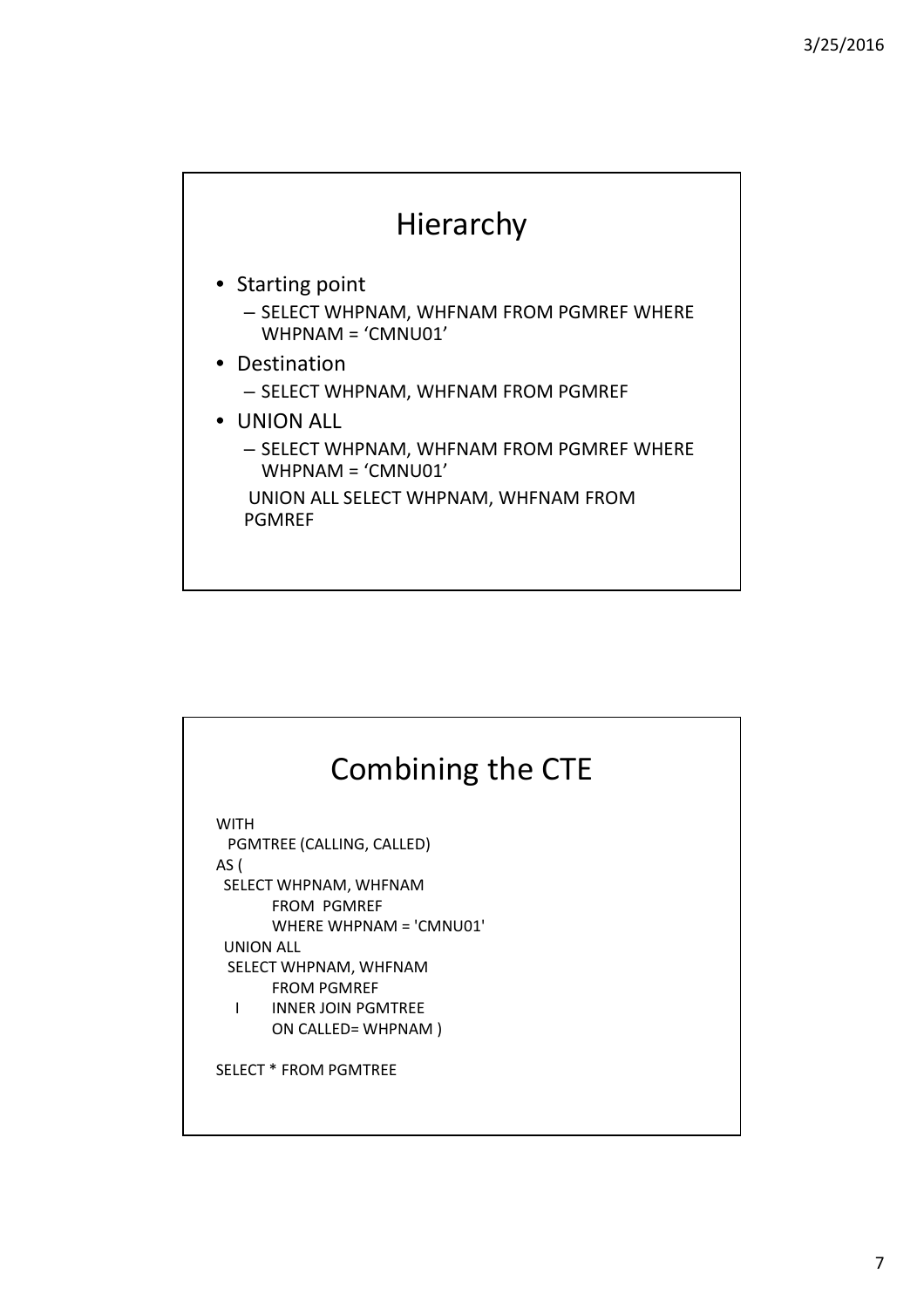### Hierarchical indendation

```
• Ordering by calling, called
• Create the order string
WITH 
  PGMTREE (CALLING, CALLED, path)
AS (
  SELECT WHPNAM, WHFNAM , 
cast(concat(whpnam , whfnam)as varchar(100)) as path
       FROM COMMON.PGMREF
       WHERE WHPNAM = 'CMNU01' 
  UNION ALL 
   SELECT WHPNAM, WHFNAM , concat(t.path , x.whfnam)
       FROM COMMON.PGMREF x
        INNER JOIN PGMTREE T
        ON CALLED= x.WHPNAM ) 
SELECT * FROM PGMTREE 
order by path
```

|      | Hierarchical indendation                                                                 |
|------|------------------------------------------------------------------------------------------|
| ٠    | Add the level                                                                            |
| WITH |                                                                                          |
|      | PGMTREE (CALLING, CALLED, path, level)                                                   |
| AS(  |                                                                                          |
|      | SELECT WHPNAM, WHFNAM, cast(concat(whpnam, whfnam)as<br>$\text{varchar}(100)$ as path, 1 |
|      | FROM COMMON.PGMREF                                                                       |
|      | WHERE WHPNAM = 'CMNU01'                                                                  |
|      | IINTON ALL.                                                                              |
|      | SELECT WHPNAM, WHFNAM, concat(t.path, x.whfnam), $level+1$                               |
|      | FROM COMMON.PGMREF x                                                                     |
|      | INNER JOIN PGMTREE T                                                                     |
|      | ON CALLED= x. WHPNAM )                                                                   |
|      | SELECT * FROM PGMTREE                                                                    |
|      | order by path                                                                            |
|      |                                                                                          |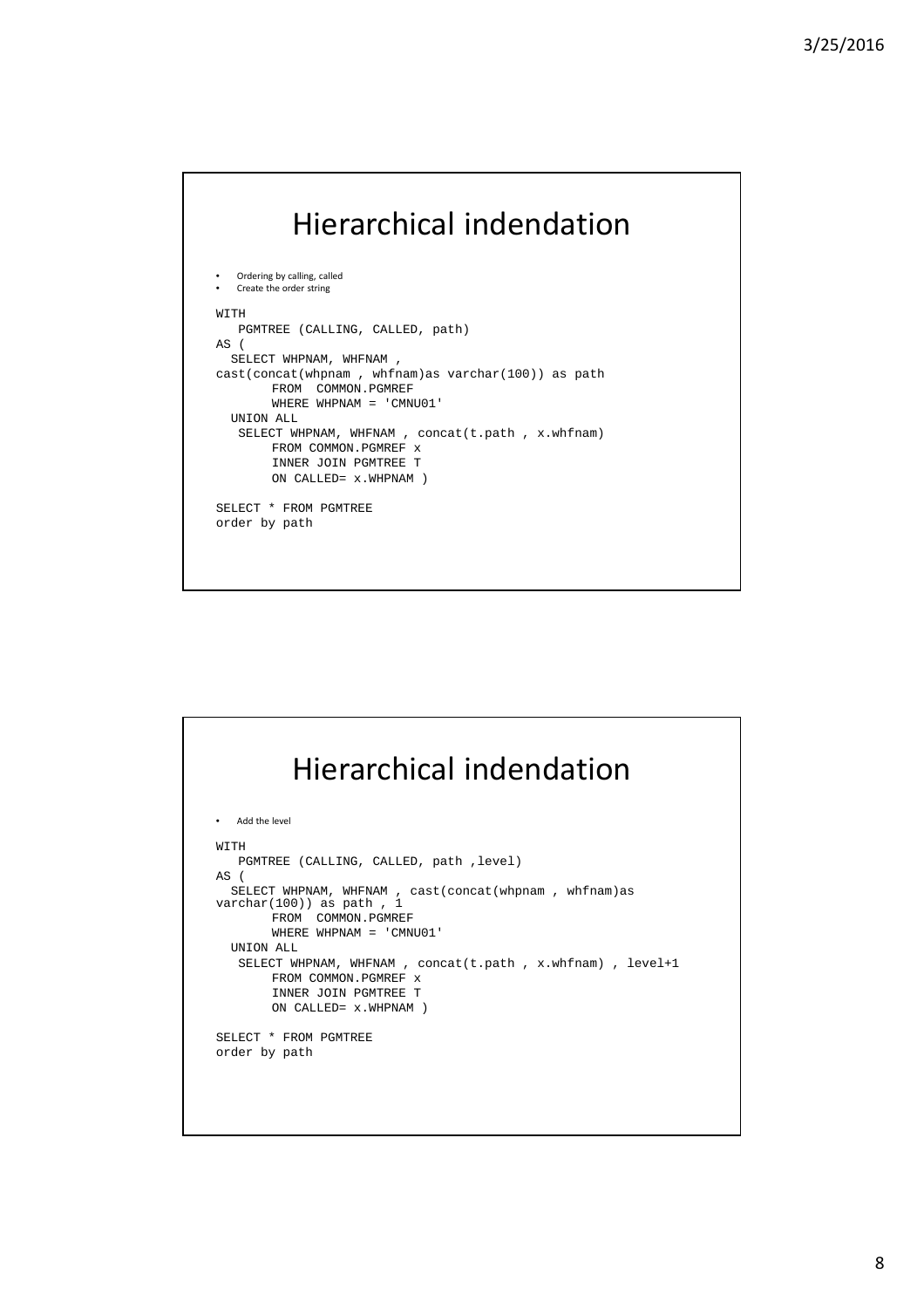# Hierarchical indendation

```
• Display indentation
WITH 
  PGMTREE ( CALLING, CALLED, path ,level)
AS (
 SELECT WHPNAM, WHFNAM,
    cast(concat(whpnam , whfnam)as varchar(100)) as path,0
   FROM COMMON.PGMREF 
   WHERE WHPNAM = 'CMNU01' AND WHOBJT = 'P'
  UNION ALL 
  SELECT WHPNAM, WHFNAM , concat(t.path , x.whfnam) , level+1
     FROM COMMON.PGMREF x
    INNER JOIN PGMTREE T
       ON CALLED= x.WHPNAM ) 
SELECT CONCAT(concat(SPACE(LEVEL*3), CALLING) , called) 
       FROM PGMTREE 
       ORDER BY path
```
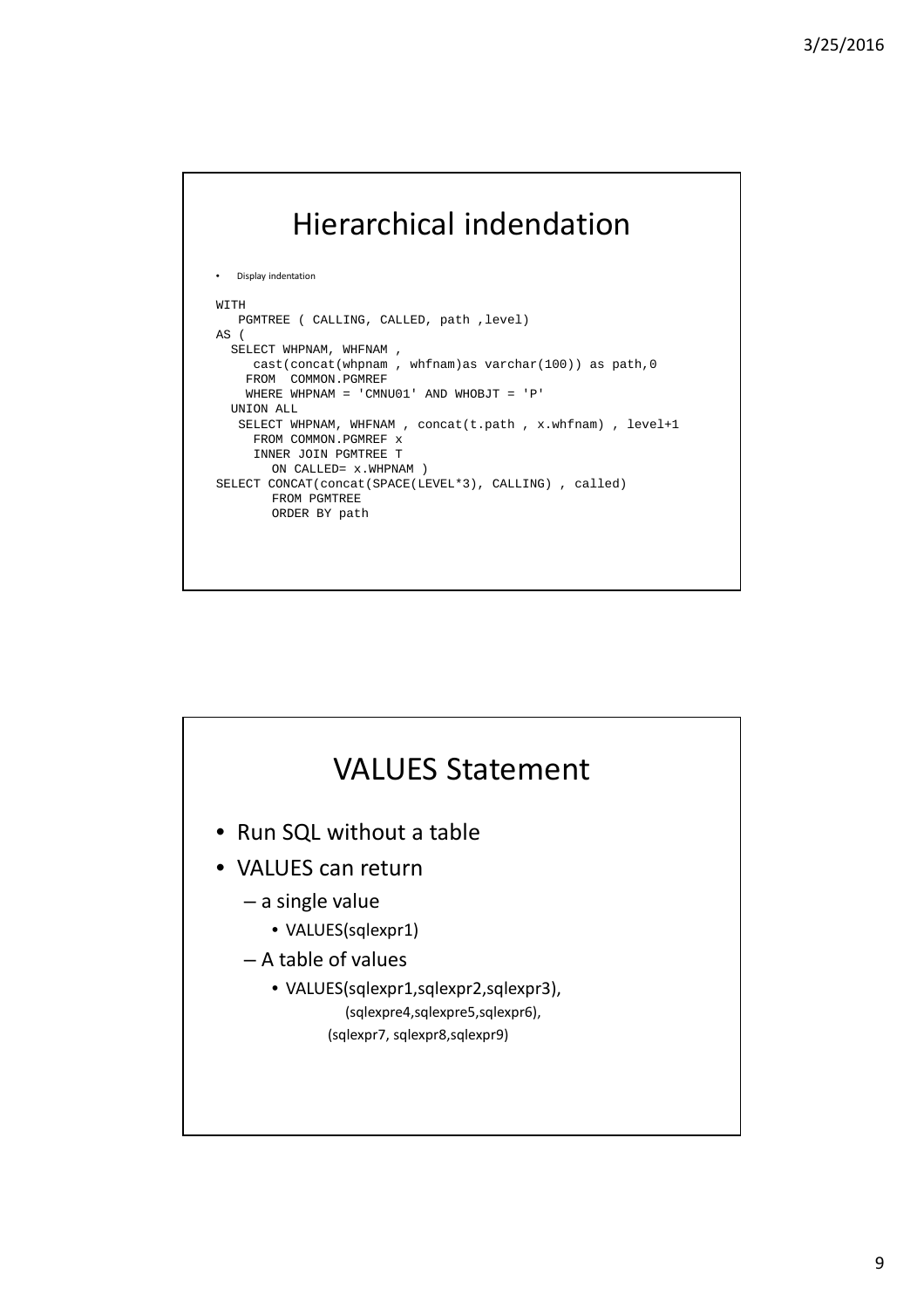#### VALUES samples

- Values(WEEK\_ISO(Current\_Date))
- VALUES((Current\_date), (DAYNAME(Current\_Date)))
- VALUES('Date ISO', char(Current\_date,ISO)), ('Date EUR' , char(Current\_date, EUR)), ('Date USA' , char(Current\_date, USA))

| <b>VALUES</b> example                                                                                                                                                      |  |
|----------------------------------------------------------------------------------------------------------------------------------------------------------------------------|--|
| select * from<br>(VALUES('Date ISO', char(Current_date, ISO)),<br>('Date EUR' , char(Current_date, EUR)),<br>('Date USA', char(Current_date, USA))) Tb (Format,<br>sample) |  |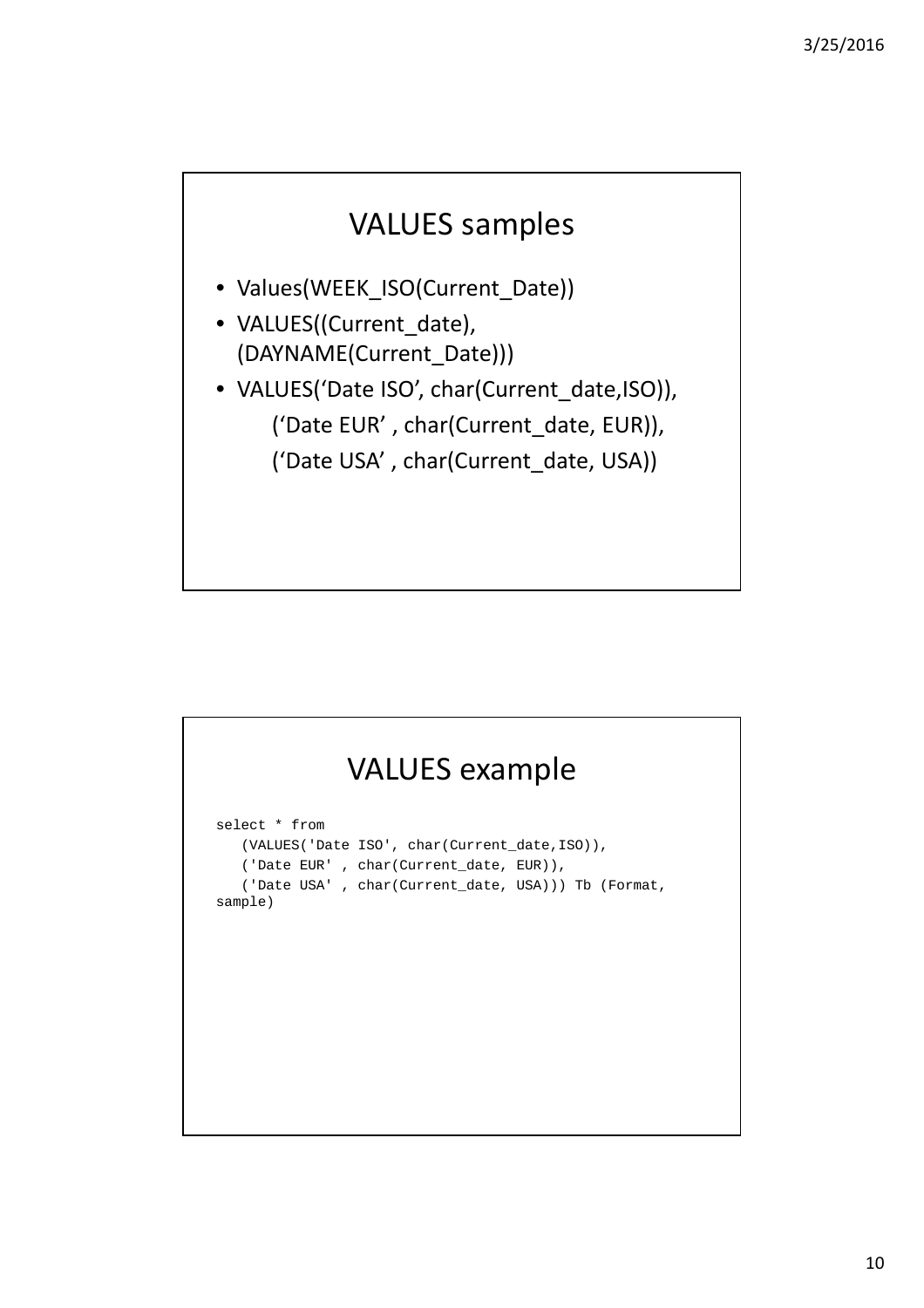